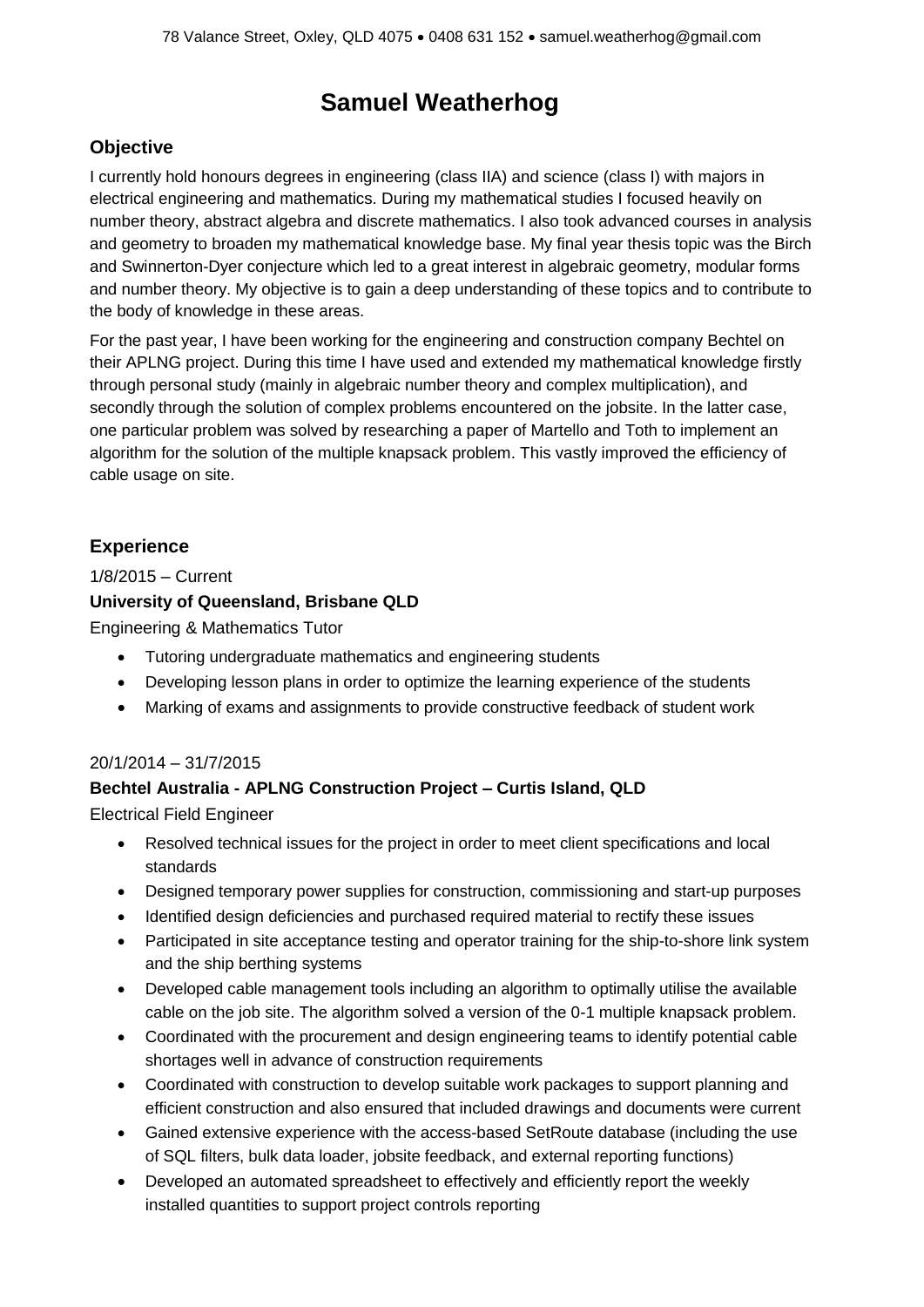## 1/2/2013 – 30/11/2013

# **University of Queensland, Brisbane QLD**

Engineering & Mathematics Tutor

- Tutoring undergraduate mathematics and engineering students
- Developing lesson plans in order to optimize the learning experience of the students
- Marking of exams and assignments to provide constructive feedback of student work

27/6/2011 – 22/7/2011 and 28/11/2011 – 17/2/2011

## **Bechtel Australia - Hay Point Expansion, Mackay QLD**

Electrical Field Engineer

- Provided quality control for work performed by subcontractors
- Organised an update of ESP's which involved coordinating meetings with site and Brisbane offices as well as updating the physical records at site
- Assisted in a crane and rigging audit of one of the subcontractors
- Prepared Requests for Information (RFI's)
- Prepared numerous Field Change Documents (FCD's)
- Created an automated spreadsheet so the FE team could keep track of FCD's, RFI's etc. that had been entered into PTR and created a business case based on the results
- Performed a quality inspection of the paint and coating of marine piles and prepared a report detailing the findings
- Familiar with several SWPP's
- Gained a good overview of the construction management process

#### 13/11/2010 – 11/2/2011

#### **Bechtel Australia - Frieda River PFS, Brisbane QLD**

Electrical Engineer

- Assisted in the preparation of the electrical load list.
- Prepared equipment specifications and data sheets for bid.
- Developed a safety plan and maintained a high standard of safety.
- Used E-Tap to simulate some basic power systems.
- Gained extensive experience programming in VBA for Excel.

#### 2006-2012

#### **Gymnastics Queensland**

Gymnastics Coach & Judge, Brisbane QLD

- Lesson preparation before classes.
- Setting up safe equipment prior to the beginning of each class.
- Teaching young recreational gymnasts basic gymnastic skills
- Judging gymnastics competitions of all levels.
- Accredited Level 3A judge.
- Maintain knowledge of current rules and regulations regarding competitive gymnastics.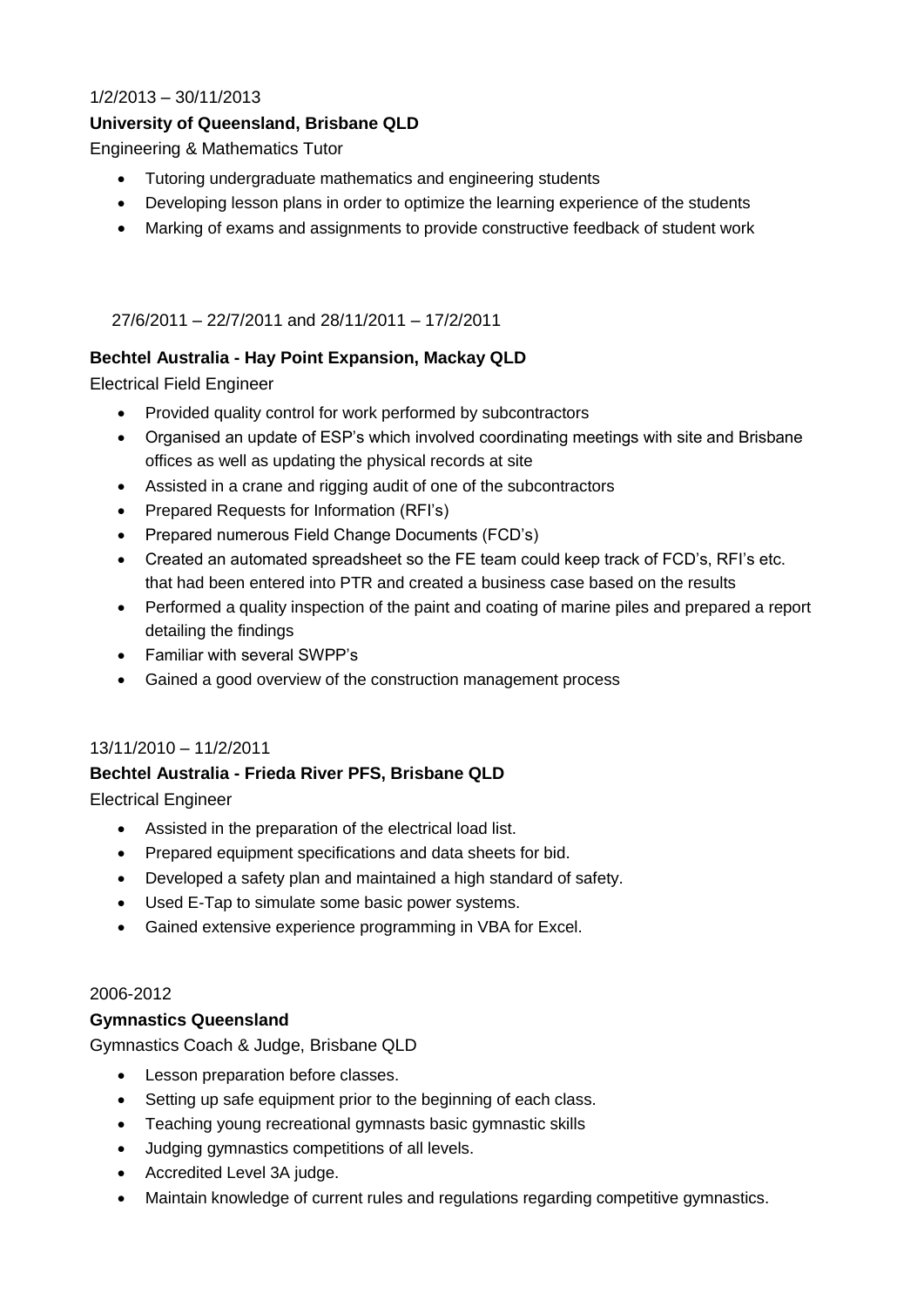# **Education**

Aug, 2015-Current **University of Queensland, Brisbane QLD** Master of Philosophy (Mathematics)

# 2013-2014

# **University of Queensland, Brisbane QLD**

Bachelor of Science (Honours)

- Received Honours Class I
- Received Dean's Commendations for each Semester
- Overall GPA 6.75

## 2008 – 2012

# **University of Queensland, Brisbane QLD**

Bachelor of Engineering (Electrical) / Bachelor of Science (Mathematics)

- Overall GPA 6.667
- Received Honours Class IIA
- Thesis project published in 2013 IEEE Power and Energy Society General Meeting
- Awarded the UQ Excellence scholarship
- Received seven Dean's Commendations for High Achievement

#### 2003 – 2007

# **Corinda State High School, Brisbane QLD**

Secondary School Education

- Received an overall position (OP) of 1
- Awarded Dux of Corinda State High School
- Received subject prizes for mathematics C & Information Processing and Technology
- Graduated with academic distinction (6 VHA's)
- Completed MAB111 (Mathematical Sciences 1B) and MAB112 (Mathematical Sciences 1C) at Queensland University of Technology and received a 7 for both subjects. (Equivalent to Calculus & Linear Algebra I and Multivariate Calculus & ODE's at University of Queensland)
- Received a service award for service to the school in the area of leadership of the student body
- Passed Grade 6 AMEB violin practical examination
- Passed Grade 2 AMEB theory examination with honours